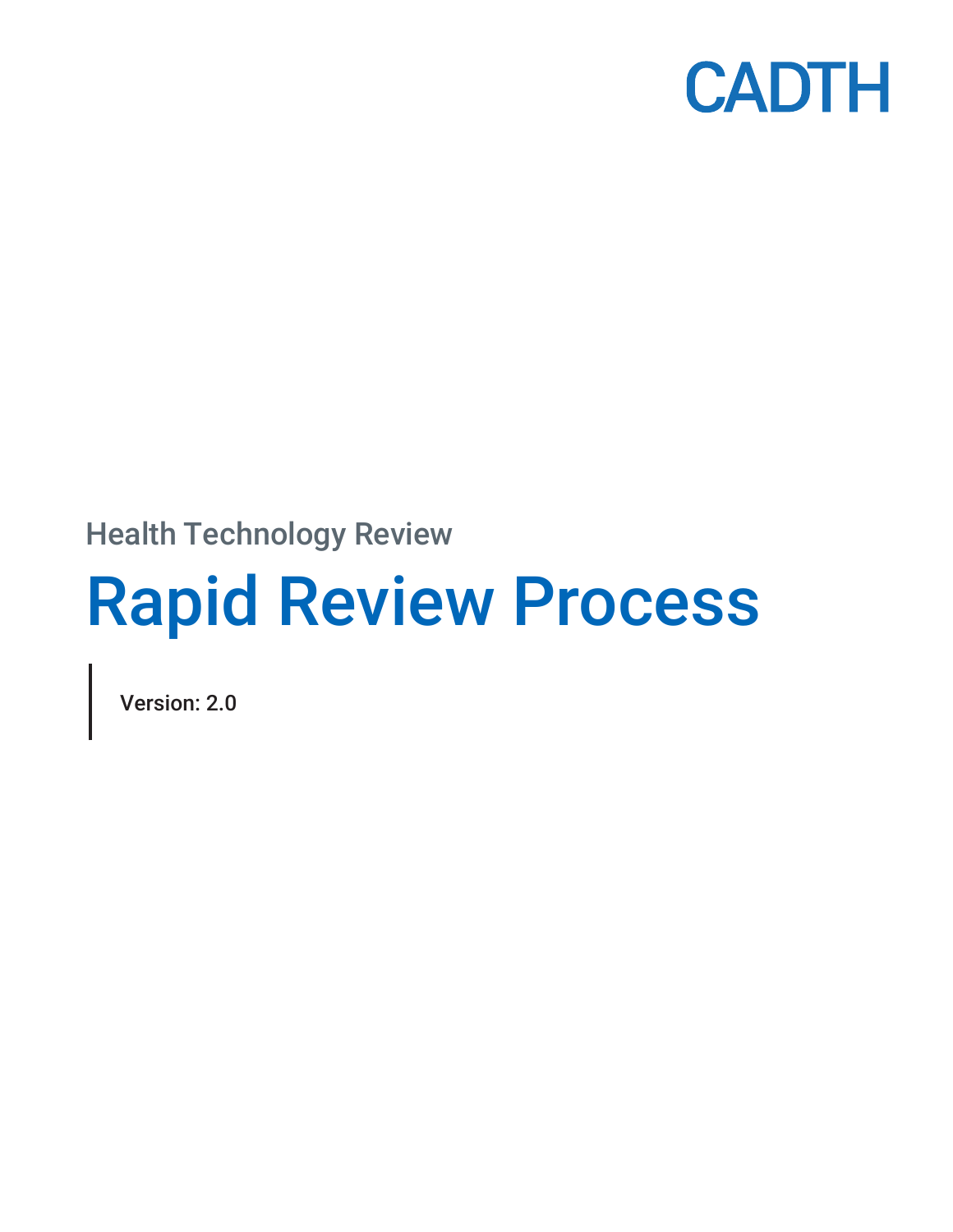

## **Table of Contents**

| 1.5 |  |
|-----|--|
| 1.6 |  |
|     |  |
|     |  |
|     |  |
|     |  |
|     |  |
|     |  |
|     |  |
|     |  |
|     |  |
|     |  |
|     |  |
|     |  |
|     |  |
|     |  |
|     |  |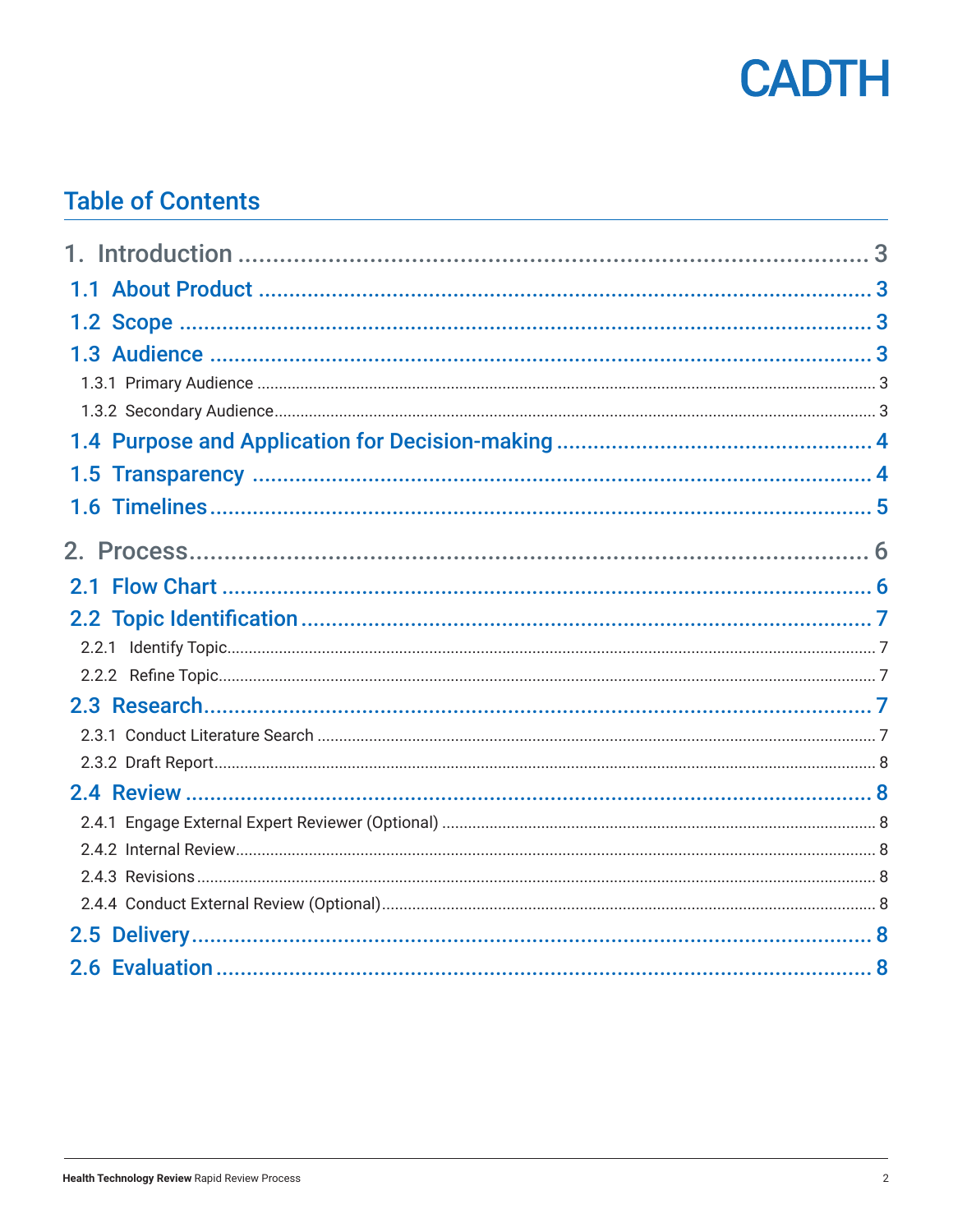# CADTH

### <span id="page-2-0"></span>1. Introduction

#### 1.1 About Product

CADTH's Rapid Review Service offers Canadian health care decision-makers quick and efficient access to health technology information based on the best available evidence.

A Rapid Review is a written summary of the existing evidence on a topic that best addresses specific stakeholder research questions. For these reports, full-text documents are appraised using standardized, internationally recognized appraisal instruments such as the Appraisal of Guidelines for Research and Evaluation II (AGREE II) and the Quality Assessment of Diagnostic Accuracy Studies (QUADAS). The final report includes a summary of the evidence, study characteristics, and findings, as well as a brief statement on implications for decisionmaking or policy-making. In exceptional circumstances, or if requested, a Rapid Review may be externally peer-reviewed; this would be titled a Rapid Review With Expert Input.

#### 1.2 Scope

Topics suitable for Rapid Review reports include evaluations of medical, surgical, and dental technologies, such as:

- drugs
- devices
- diagnostic tests
- medical, surgical, and dental procedures.

Please talk to the [Liaison Officer](https://www.cadth.ca/implementation-support-and-liaison-officers) in your jurisdiction to clarify if a topic is suitable for Rapid Reviews or if it is better suited to another product line offered by CADTH.

#### 1.3 Audience

#### 1.3.1 Primary Audience

Decision-makers from participating Canadian publicly funded health care jurisdictions (Quebec does not participate in CADTH's Rapid Review Service) are eligible to request a Rapid Review report from CADTH. These include the following stakeholders:

- federal, provincial, and territorial health ministries
- health authorities
- hospitals
- national and regional health care programs.

Rapid Review requests are made in confidence, and no identifying information is included when the reports are made public on the [CADTH website.](http://www.cadth.ca)

#### 1.3.2 Secondary Audience

Anyone can access and review published Rapid Review reports, which are freely available at the [CADTH website](http://www.cadth.ca).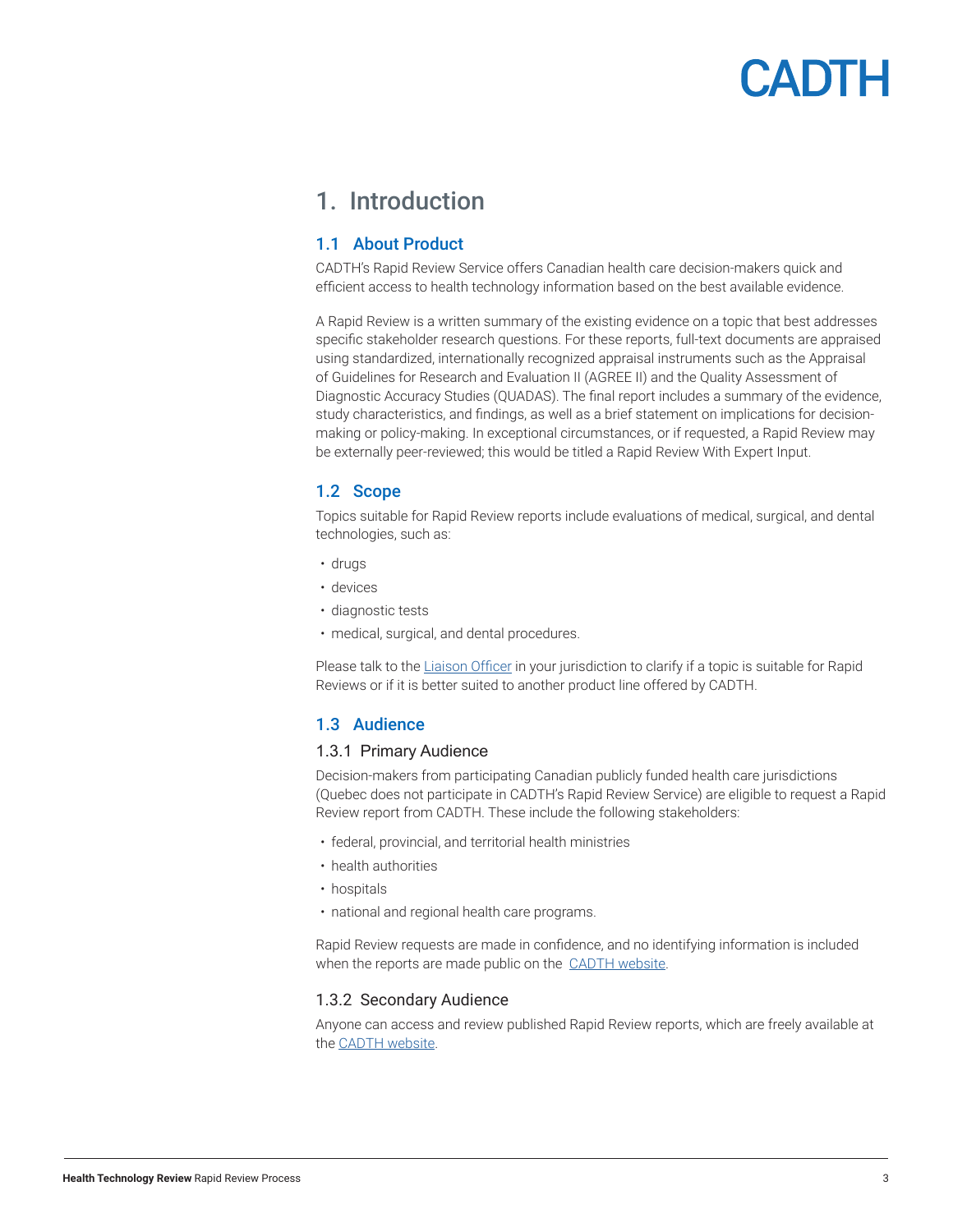

#### <span id="page-3-0"></span>1.4 Purpose and Application for Decision-making

The purpose of a Rapid Review is to quickly identify, appraise, and summarize existing evidence on specific health topics to provide evidence-based support to policy and health care decision-makers. This product is particularly useful for providing an overview of the existing evidence on a specific topic and a brief background of possible implications for decisionmaking. When externally peer-reviewed, Rapid Reviews With Expert Input provide additional content expertise on a specific report topic.

While Rapid Review reports summarize the available existing evidence, they should not be construed as a recommendation for or against the use of a particular health technology, nor are they intended to replace professional medical advice. Readers are also cautioned that a lack of good-quality evidence does not necessarily mean a lack of effectiveness, particularly in the case of new and emerging health technologies for which little information can be found, but which may still, in future, prove to be effective.

#### 1.5 Transparency

CADTH is committed to being as transparent as possible, while still meeting the demanding timelines inherent in the Rapid Review Service. Each Rapid Review report includes the research questions, selection criteria, selection of included studies, and the methods and appraisal tools used. For reports entitled Rapid Review With Expert Input, drafts are externally reviewed by a content expert and feedback is addressed. Timelines do not allow for stakeholder feedback during the production process of Rapid Review reports.

The evidence evaluated for possible inclusion in a Rapid Review is identified by CADTH using all reasonable efforts, within time constraints. The following are the main avenues used to identify evidence for these reports:

- Published literature is identified by searching major biomedical bibliographic databases.
- Grey literature (literature that is not commercially published) is identified by searching Canadian and major international health technology assessment agency websites, as well as by undertaking a focused internet search.

Rapid Review reports are made freely available on the [CADTH website](http://www.cadth.ca), but in exceptional circumstances embargo periods may be considered. All drafts, search strategies, and working documents used to produce Rapid Review reports are archived for 15 years, and may be requested if required, with the exception of copyright-protected documents and information provided in confidence by customers, manufacturers, and other agencies.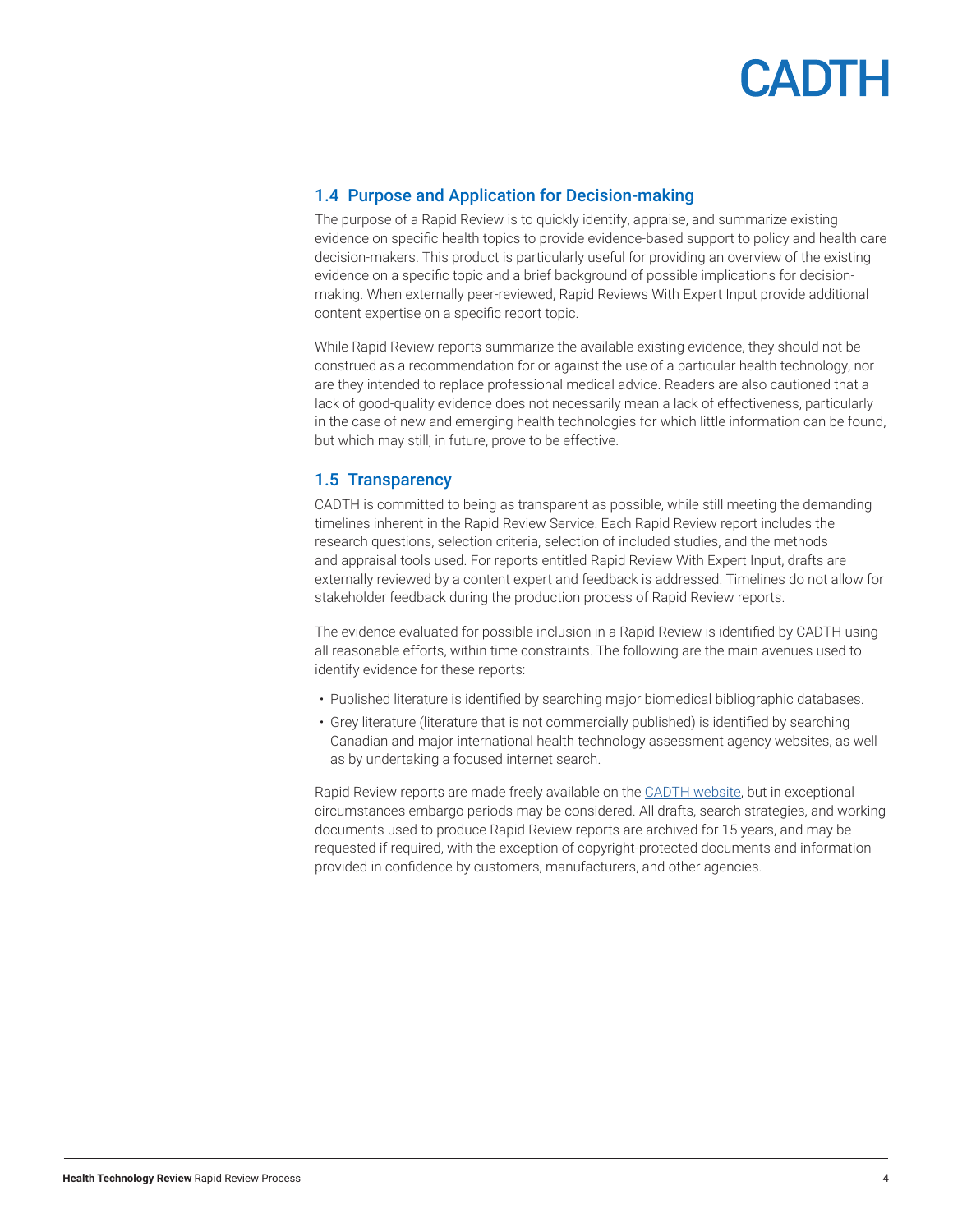

#### <span id="page-4-0"></span>1.6 Timelines

#### Table 1: Timeline for Rapid Review Process

| <b>Product type</b>      | <b>Deliverables</b> | Approximate turnaround time                     |  |
|--------------------------|---------------------|-------------------------------------------------|--|
| <b>Rapid Review</b>      | Customer contacted  | 48 hours from submission of request             |  |
|                          |                     | (depending upon customer availability)          |  |
|                          | Report finalized    | 30 business days from point of topic refinement |  |
| <b>Rapid Review With</b> | Customer contacted  | 48 hours from submission of request             |  |
| <b>Expert Input</b>      |                     | (depending upon customer availability)          |  |
|                          | Report finalized    | 2 to 3 months from point of topic refinement    |  |

NOTE: Exact timelines will be negotiated between a CADTH representative and the customer at the time of topic refinement.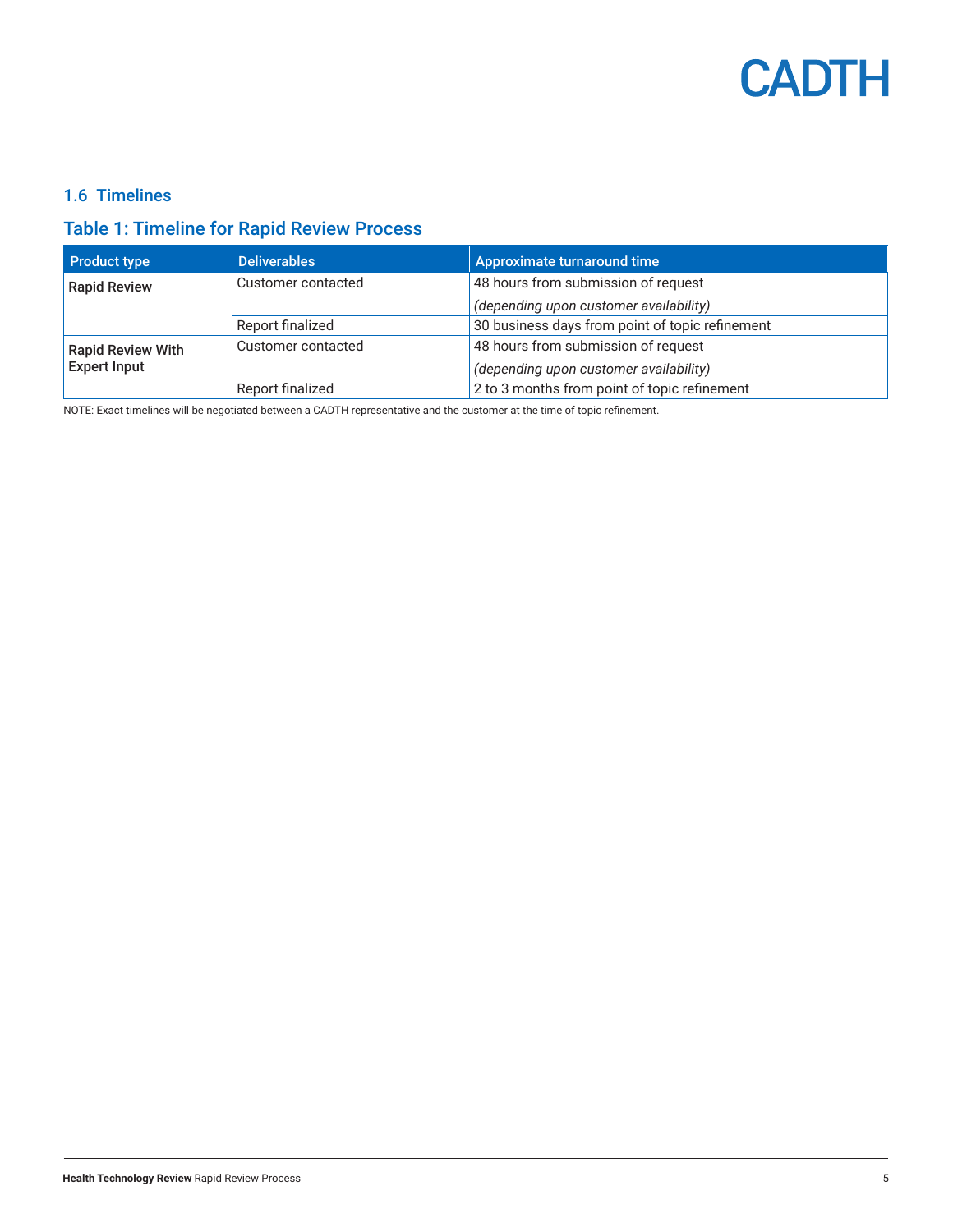

### <span id="page-5-0"></span>2. Process

#### 2.1 Flow Chart

#### Figure 1: Flow Chart of Rapid Review Process

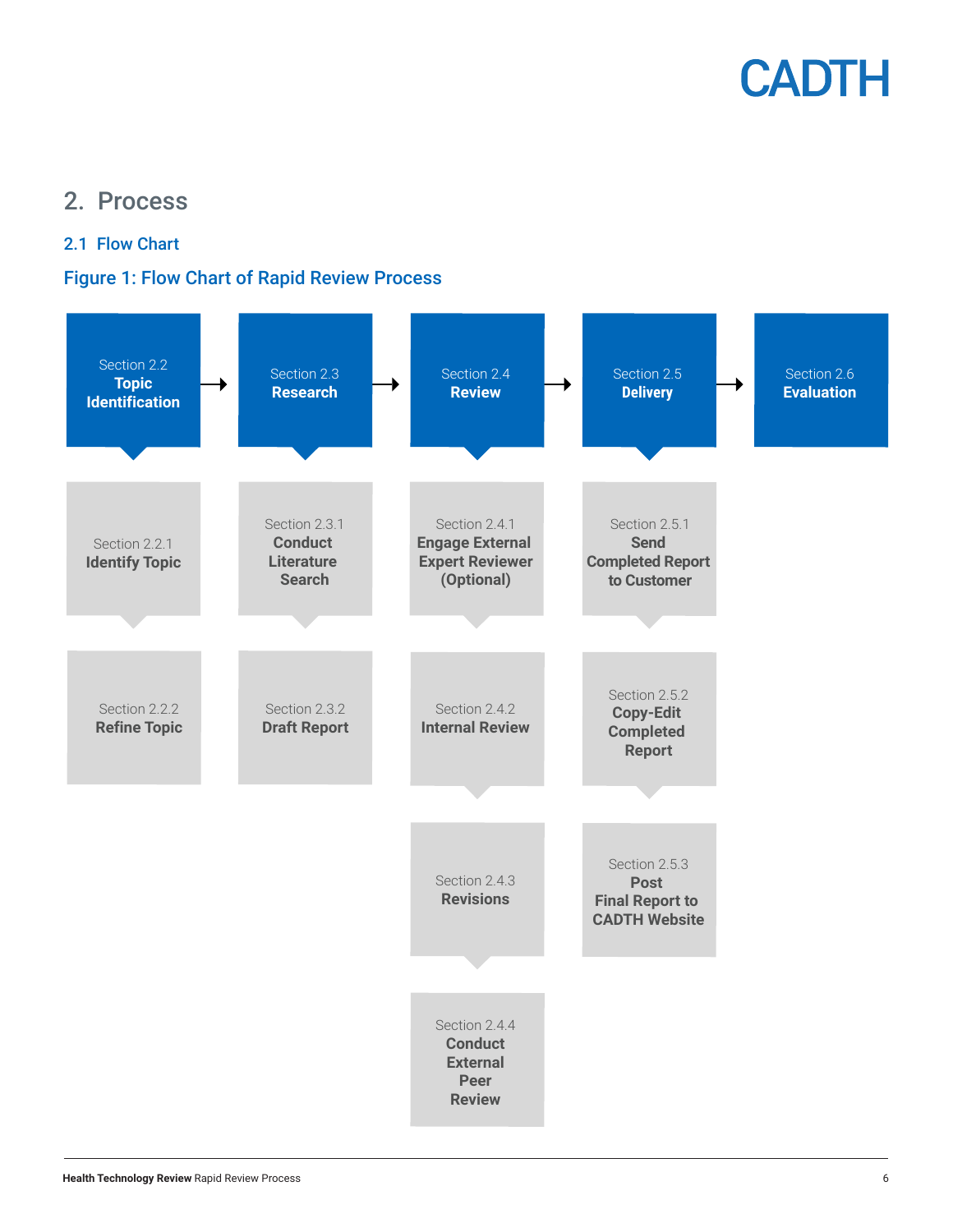# CADTH

#### <span id="page-6-0"></span>2.2 Topic Identification

#### 2.2.1 Identify Topic

Topics for Rapid Review reports are submitted by decision-makers in Canadian publicly funded health care organizations (see Section 1.3. Audience). Submissions are made by contacting a CADTH [Liaison Officer](https://www.cadth.ca/implementation-support-and-liaison-officers) or by independently [submitting a request](https://www.cadth.ca/submit-request) on the [CADTH's website](http://www.cadth.ca).Topics can also be suggested by CADTH's Program Development Office in conjunction with stakeholder feedback.

#### 2.2.2 Refine Topic

CADTH contacts the customer within 48 hours of receiving the request (depending upon customer availability) to obtain additional details to ensure that the request, needs, and research questions are clearly understood. Before starting a project, CADTH confirms the research questions to be addressed, how the information will be used, and when the information is required in order to support health care and policy decisions most effectively. If the topic is not suitable for a Rapid Review request (see Section 1.2. Scope), or the refiner is able to identify a previously published report that answers the customer's research needs, the request does not proceed.

#### 2.3 Research

#### 2.3.1 Conduct Literature Search

A limited literature search is conducted on key resources, including PubMed, the Cochrane Library, the National Institute for Health Research's Centre for Reviews and Dissemination databases, and Canadian and major international (i.e., UK, US, Australia, New Zealand) health technology assessment agencies. A focused internet search is also conducted. All searches are limited to published English-language articles in the human population. A date range of 5 years is typically applied; however, that range may be modified depending on the amount of recent evidence identified. Rapid Review searches may also be limited by study design, including some or all of the following, as negotiated with the customer:

- systematic reviews, meta-analysis, or health technology assessments
- randomized controlled trials
- non-randomized studies
- economic evaluations
- evidence-based guidelines
- adverse events reports

An overview of the literature search process is detailed in the Methods section of each individual Rapid Review report.

From the terms used in the literature search, CADTH assigns French and English medical subject headings and keywords to the document metadata to facilitate retrieval in both official languages once the document is posted on the [CADTH website](http://www.cadth.ca).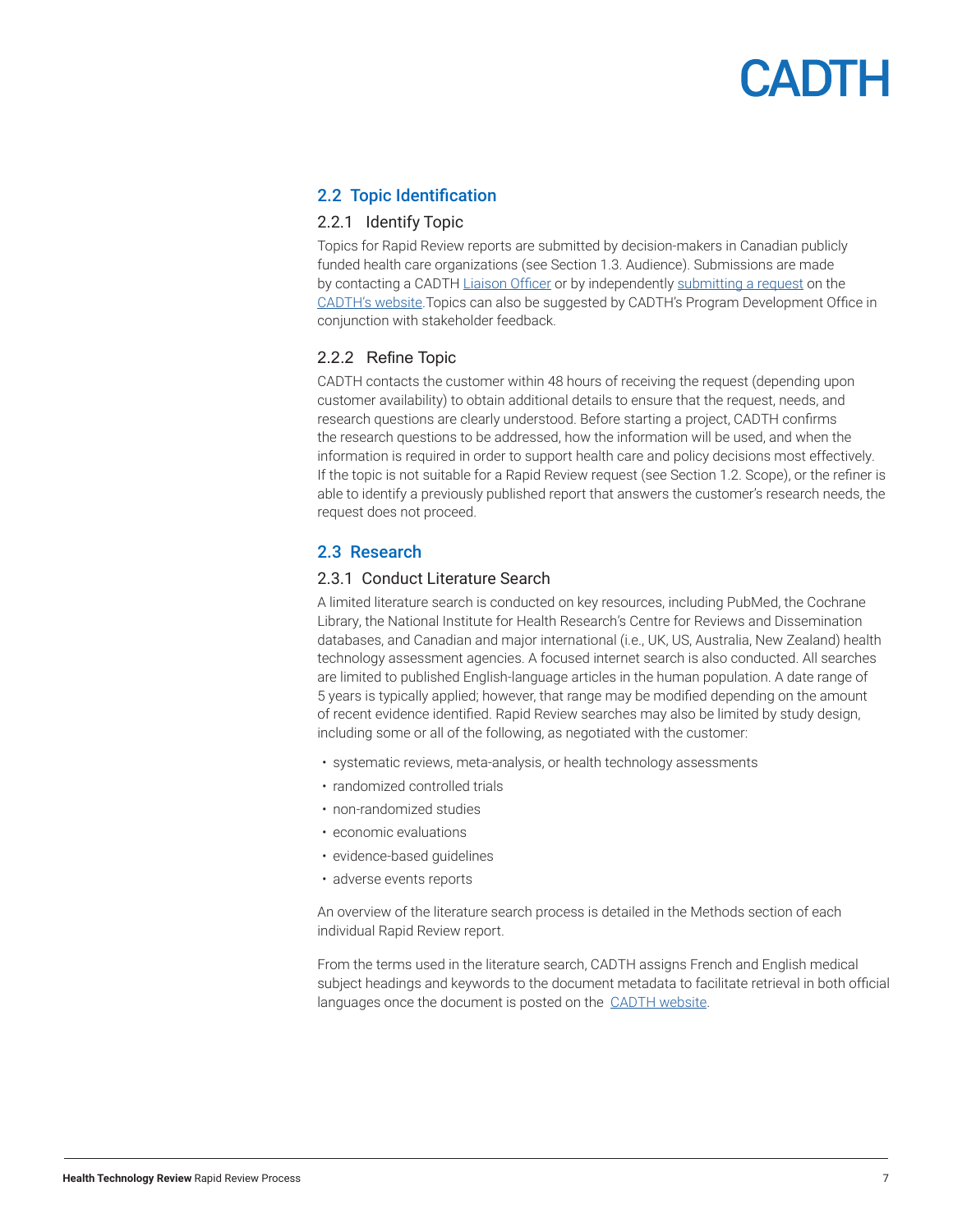# **CADTH**

#### <span id="page-7-0"></span>2.3.2 Draft Report

Literature search results are screened by the author based on the inclusion and exclusion criteria agreed on with the customer. Once screened, selected references are sent to information technicians to retrieve full-text documents. When the author receives the full-text documents, they are appraised (when applicable) using standardized, internationally recognized appraisal instruments, such as the Appraisal of Guidelines for Research and Evaluation II (AGREE II) and the Quality Assessment of Diagnostic Accuracy Studies (QUADAS). Articles required for background information are also selected and read to help draft the Context and Policy Issues section of the report. Report examples can be found on the [CADTH website](http://www.cadth.ca).

#### 2.4 Review

#### 2.4.1 Engage External Expert Reviewer (Optional)

If an external peer review is requested or required, CADTH identifies and contacts potential external reviewers with expertise in the topic area or subject matter. CADTH arranges the engagement of the reviewer and ensures that a conflict-of-interest form is filled out.

#### 2.4.2 Internal Review

Once the report is drafted, it is internally reviewed to ensure that all author requirements for a Rapid Review are followed. The reviewer also ensures that all the study types requested have been included and all research questions are addressed in the Conclusions and Implications for Decision- and Policy-Making section.

#### 2.4.3 Revisions

The author addresses the reviewer's comments and makes appropriate changes. When the reviewer is satisfied with the draft, it is sent to the information specialist to ensure its citation details are accurate and its references follow JAMA Oncology bibliographic style guidelines. The team also checks that copyright guidelines were followed.

#### 2.4.4 Conduct External Review (Optional)

If an external peer review is requested or required, CADTH sends the internally reviewed draft to the previously identified external expert reviewer (see Section 2.4.1. Engage External Peer Reviewer) for feedback. Comments from the external reviewer are forwarded to the internal reviewer, who reads the feedback and discusses required revisions with the author. The disposition form is filled out by the author to document feedback and CADTH's response. CADTH confirms that the external feedback has been accurately addressed and documented. The reviewed draft is sent to the information specialist to ensure its citation details are accurate and its references follow JAMA Oncology bibliographic style guidelines. The team also checks that copyright guidelines were followed.

#### 2.5 Delivery

Once the report is finalized, it is sent to the customer, then copy-edited and posted to the [CADTH website.](http://www.cadth.ca) Occasionally, if requested, knowledge mobilization tools, such as a Report in Brief, are created to help disseminate findings.

#### 2.6 Evaluation

The Implementation Support or Liaison Officer for the jurisdiction follows up with the customer to obtain feedback.